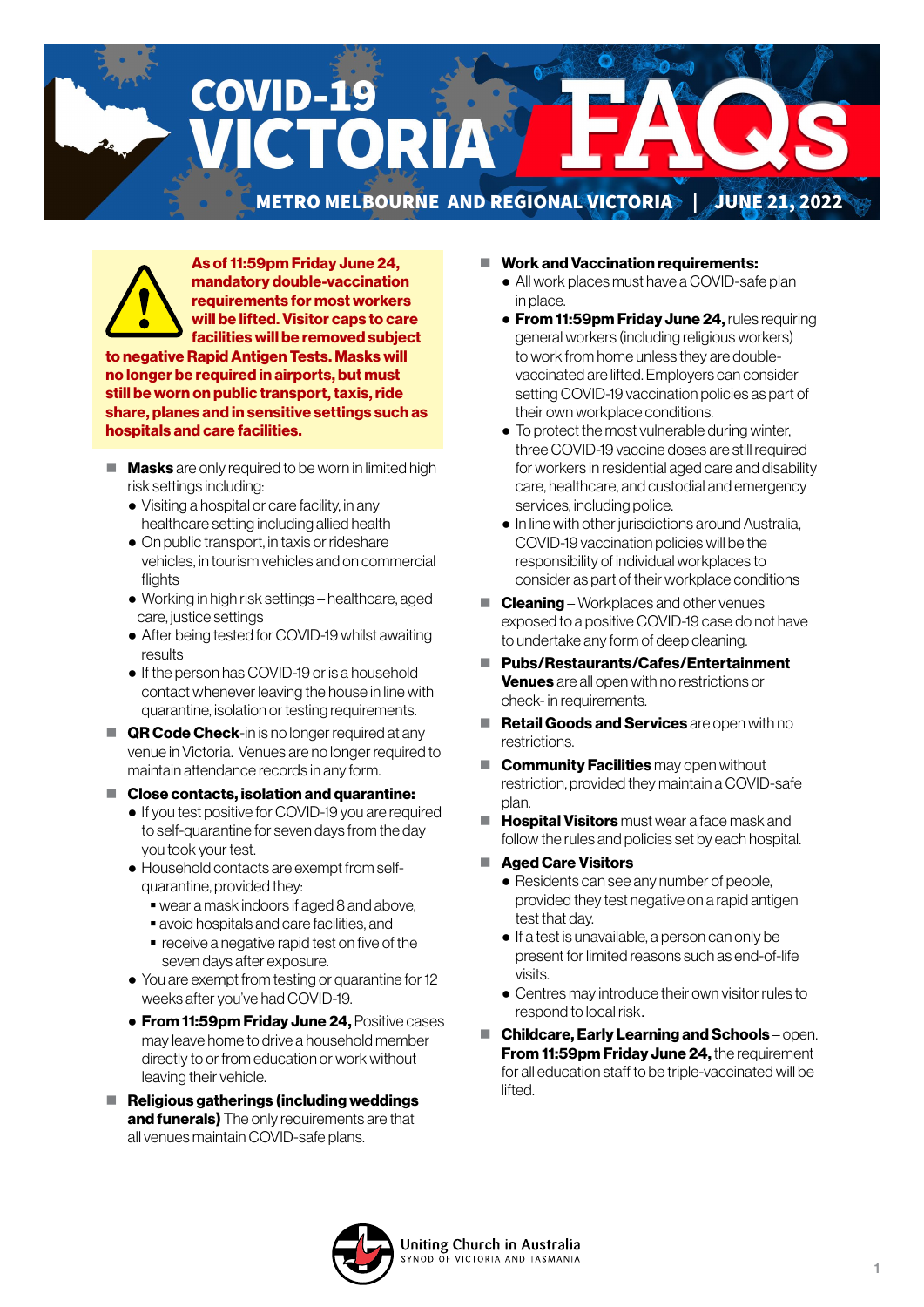

*THESE COVID FAQs are prepared with great care, based on the best available advice at the time they are written. We try to provide guidance as soon as possible to give all councils of the church time to act in accordance with Covid-safe requirements. However whenever restrictions change, the detail is increasingly either absent from government information or is updated after these FAQs are published. Where this is the case, we deliberately err on the side of caution.*

For further information visit: [https://www.](https://www.coronavirus.vic.gov.au) [coronavirus.vic.gov.au.](https://www.coronavirus.vic.gov.au) Should you have any further questions please email [Synod's](mailto:CrisisManagement%40victas.uca.org.au?subject=)  [Crisis Management Team.](mailto:CrisisManagement%40victas.uca.org.au?subject=)

### MULTI-LINGUAL RESOURCES

## **Where can I find the current government guidelines in other languages?**

Victorian Multi-cultural Commission Coronavirus (COVID-19): In-language advice and information at [https://www.multiculturalcommission.vic.](https://www.multiculturalcommission.vic.gov.au/coronavirus-language-advice-and-information) [gov.au/coronavirus-language-advice-and](https://www.multiculturalcommission.vic.gov.au/coronavirus-language-advice-and-information)[information.](https://www.multiculturalcommission.vic.gov.au/coronavirus-language-advice-and-information)

**Ethnolink** have information available in 51 languages at: [http://www.ethnolink.com.au/covid-%20](http://www.ethnolink.com.au/covid-%2019-coronavirus-translated-resources/) [19-coronavirus-translated-resources/](http://www.ethnolink.com.au/covid-%2019-coronavirus-translated-resources/) The Department of Home Affairs has extensive

multi-lingual resources available at: **[https://](https://Covid19inlanguage.homeaffairs.gov.au/)** [Covid19inlanguage.homeaffairs.gov.au/](https://Covid19inlanguage.homeaffairs.gov.au/)

The Victorian Multicultural Commission have release multi-lingual resources including:

- Audio messages: [https://cloud.think-hq.com.](https://cloud.think-hq.com.au/s/m9SX3ntGGqr7Sai) [au/s/m9SX3ntGGqr7Sai](https://cloud.think-hq.com.au/s/m9SX3ntGGqr7Sai)
- **Posters (JPG / PDF): [https://cloud.think-hq.](https://cloud.think-hq.com.au/s/m9SX3ntGGqr7Sai)** [com.au/s/m9SX3ntGGqr7Sai](https://cloud.think-hq.com.au/s/m9SX3ntGGqr7Sai)
- Social Media banners: [https://cloud.think-hq.](https://cloud.think-hq.com.au/s/m9SX3ntGGqr7Sai) [com.au/s/m9SX3ntGGqr7Sai](https://cloud.think-hq.com.au/s/m9SX3ntGGqr7Sai)

## GATHERINGS & CHURCH COUNCIL RESPONSIBILITIES

With an increased likelihood that at some stage an attendee at a gathering will be COVID positive, there are a number of requirements and considerations which still apply for all Church Councils:

**COVID-safe plans.** It is still a mandatory government requirement that a COVID-safe plan be maintained. Given the changes outlined in these FAQs, all current COVID-safe plans will need to be reviewed and updated as required.

#### Vaccination Status records.As of 11:59pm Friday

**June 24** religious workers are no longer required to be double-vaccinated. Should this government requirement be reinstated in the future, it would be prudent to retain any records of the vaccination status of workers/ volunteers for the time being.

#### VACCINATION STATUS

As of 11:59pm Friday June 24 the requirement for most general workers and volunteers, including religious workers, to be double-vaccinated will cease.

However, in line with other jurisdictions around Australia, COVID-19 vaccination policies will be the responsibility of individual workplaces to consider as part of their workplace conditions.

Therefore, as part of their duty of care to all members, each Church Council may consider the appropriateness of maintaining vaccination requirements within their own gatherings, and to which roles, if any, such requirements should continue to apply. Should further advice be required, please feel free to consult your presbytery and/or [Synod's Crisis Management Team.](mailto:Crisis.Management%40victas.uca.org.au?subject=)

*As 0f 25/06/2022*

## REQUIREMENTS FOR INDIVIDUALS WITH COVID-19

#### If you have COVID-19 symptoms or are a household contact of someone with COVID-19:

- Get a rapid antigen test.
- $\blacksquare$  If you are unable to access a rapid antigen test, get a PCR test.
- $\blacksquare$  If you can't get a PCR test, stay isolated until you can access either type of test.

*Continued P3*

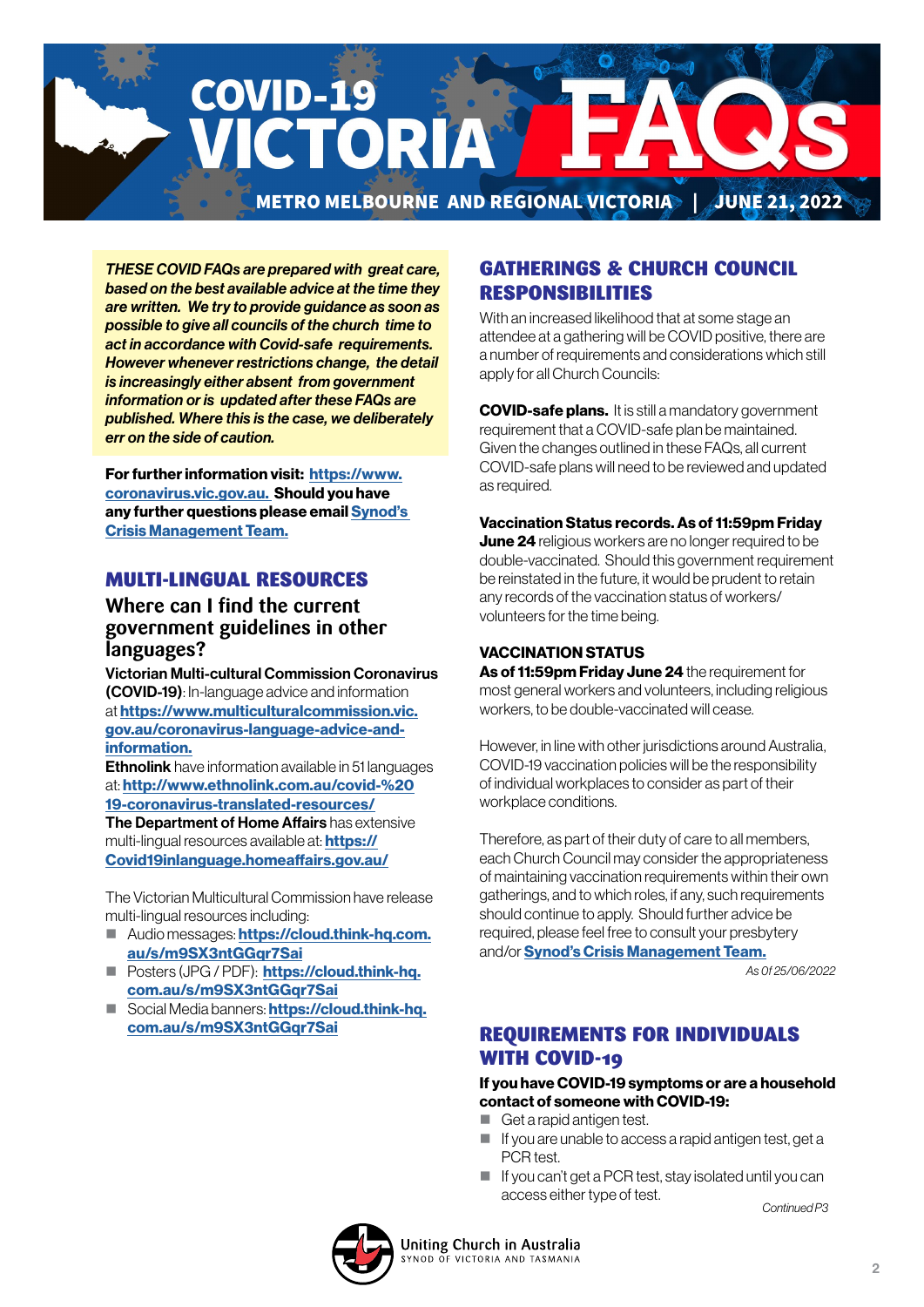

 $\blacksquare$  If you do not have symptoms and you are not a household contact, monitor for symptoms.

#### If you test positive on a rapid antigen test you must:

- 1. [report your result online](https://www.coronavirus.vic.gov.au/node/22270) or call 1800-675-398 as soon as possible.
- 2. Immediately isolate for 7 days from the day you took the rapid antigen test.
- 3. Follow the [government checklist]( https://www.coronavirus.vic.gov.au/checklist) and tell your contacts you have COVID-19.
	- Your household contacts no longer need to isolate for 7 days, providing they wear a face mask in all indoor situations (except at home) and providing they return five negative Rapid Antigen Tests during the first 7 days
	- Your social contacts must get tested if they have any symptoms
	- Advise your workplace or education facility that you have COVID-19.
- 4. As of 11:59pm Friday June 24, people who test positive to Covid-19 may leave home to drive a household member directly to or from education or work without leaving their vehicle.

*As of 25/06/2022*

### MINISTERS IN HIGH RISK GROUPS

Ministers in high-risk groups should discuss with their medical practitioners, presbytery and Church Councils the appropriateness of their involvement in services and what additional safeguards may be required to protect their own health.

High risk groups include people who are:

- aged over 70.
- $\Box$  over 65 with chronic health conditions.
- immune-compromised, or
- $\blacksquare$  Indigenous people over 50 with chronic health conditions

*As of 28/10/2021*

### CHURCH/COMMUNITY HALLS

Community Facilities, including libraries, creative art spaces, halls may open without restriction, but must have a COVID-safe plan in place.

#### RENTED & HIRED FACILITIES

 $\blacksquare$  If you rent hire or licence out property to more than one organisation or group on a casual or nonexclusive basis (eg support groups, community

groups, classes) using our standard Hire Agreement (Victoria) whether one-off or recurring, the Responsibility for maintaining all COVID-19 compliance remains with the congregation as the responsible body. However, you may pass on the reasonable additional cost of cleaning or other necessary Covid-19 safety measures to the Hirer if you notify them in advance of the additional cost.

- If you rent out property to one organisation or group on an exclusive use basis (under a Lease or Licence), the responsibility for maintaining all COVID-19 compliance falls to the tenant.
- If in doubt, seek advice from your presbytery or contact [crisismanagement@victas.uca.org.au](mailto:crisismanagement%40victas.uca.org.au%20?subject=) *As of 23/04/2022*

#### COVID-SAFE PLANS

## **Do we need to complete a CovidSafe plan and/or UCA Covid Recovery Action Checklist?**

Having completed the Covid Recovery Action Plan Checklist, [https://victas.uca.org.au/](https://victas.uca.org.au/download/668/faq/8852/recovery-action-plan-checklist-v5) [download/668/faq/8852/recovery-action](https://victas.uca.org.au/download/668/faq/8852/recovery-action-plan-checklist-v5)[plan-checklist-v5](https://victas.uca.org.au/download/668/faq/8852/recovery-action-plan-checklist-v5) if you are keeping this up-to-date, This can be your Covid-Safe Plan. If you have not already done so, please send a copy of your plan to [elnura.dulakovic@victas.uca.org.au.](mailto:elnura.dulakovic%40victas.uca.org.au.?subject=)

You must be able to provide a copy immediately if requested by any authorised Health officer. There are substantial fines for every breach of current COVID-safe requirements, for which the congregation will be liable.

## HOLY COMMUNION

## **How can Holy Communion services reflect COVID safe practices?**

Careful consideration should be given to how Holy Communion can be conducted appropriately, including maintaining distance, hygiene and not sharing communion ware.

For congregations livestreaming worship, the Assembly guidelines remain in place until July 2022 and can be found at: [https://uniting.church/online](https://uniting.church/online-worship-communion/)[worship-communion/](https://uniting.church/online-worship-communion/) 

*Continued P4*